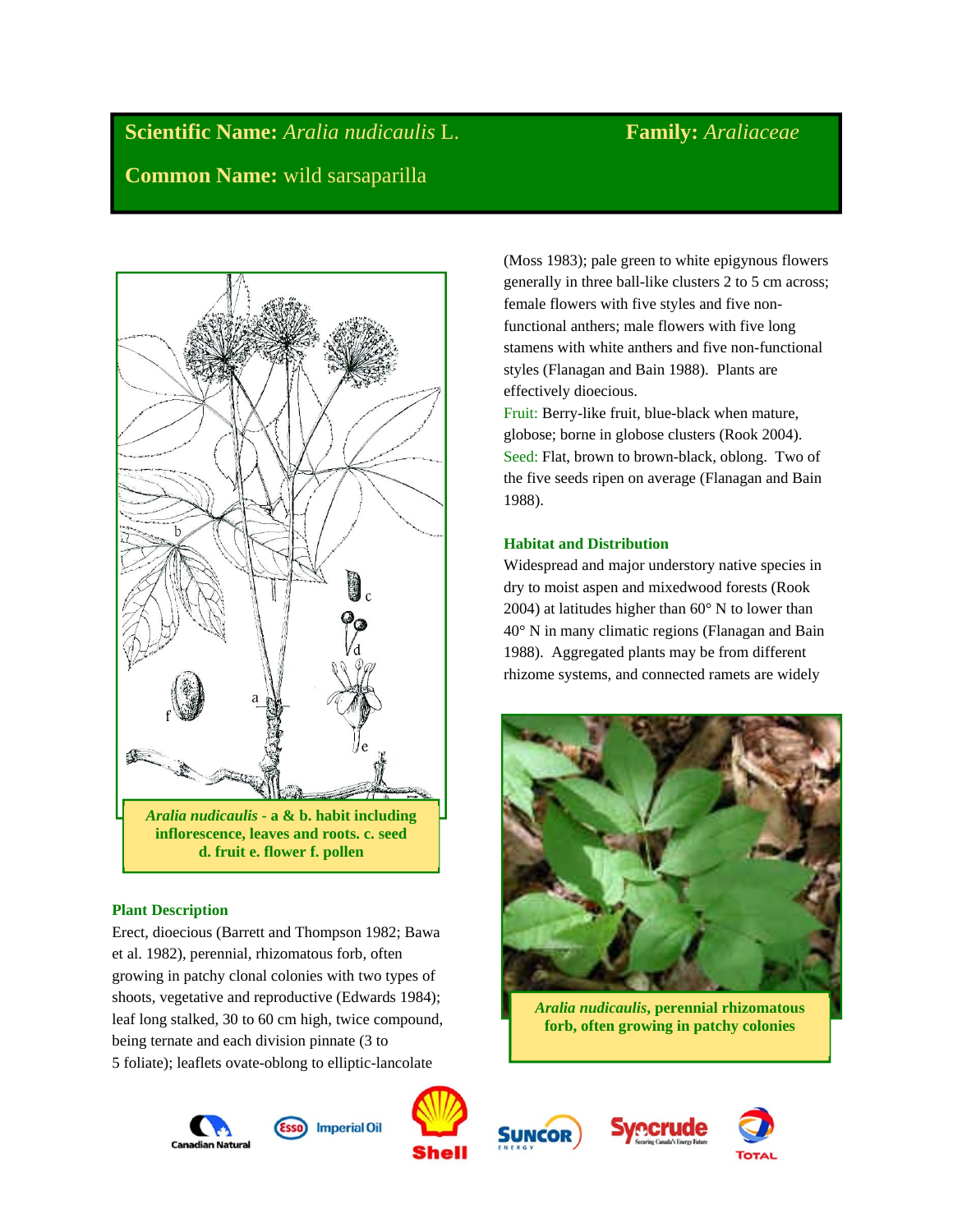dispersed over many patches (Edwards 1984). Shade tolerant, minimum root depth of 25 cm (USDA NRCS n.d.).

Soil: Found on a range of soils from fine loamy clay to coarse loam, moderate to rich in nutrients, poorly to well drained. *A. nudicaulis* grows best in sandy



*Aralia nudicaulis* **berries**

soils with pH of 5 to 6 (Rook 2004). It is common on well drained Luvisols, Brunisols and Podzols (Flanagan and Bain 1988). Has no salinity tolerance, moderate drought tolerance (USDA NRCS n.d.). Distribution: Widespread in all Canadian provinces and territories (except for Nunavut) and east to Georgia, west to Colorado (Flanagan and Bain 1988, USDA NRCS n.d.).

Southwestern District of Mackenzie, British Columbia to Newfoundland south to Washington, Montana, Colorado, Nebraska, Missouri, Georgia (Moss 1983).

### **Pollination**

Female ramets flower before males. Pollinated primarily by bumble bees (*Bombus vagans* and *Bombus ternarius*) and possibly other insects found on flowers during pollination (Flanagan and Moser 1985).

## **Seed Dispersal**

Birds and bears (Pavek 1993).

# **Genetics**

Primarily 2n=24 (Flanagan and Bain 1988). 2n=48 (Moss 1983).

## **Phenology**

Leaves and flowering stalks emerge concurrently in May and early June. Plants flower in June with fruit and seed ripening late in July or August (Flanagan and Bain 1988). Fruits mature in approximately 32 days after pollination (Helenurm and Barrett 1987).

## **Symbiosis**

Vesicular-arbuscular mycorrhizae (Currah and Van Dyk 1986). Unidentified endomycorrhizae associated with the roots (Flanagan and Bain 1988). Isolates of *Heteroconium chaetospira* have been obtained from roots of *A. nudicaulis* (Usuki and Narisawa 2007).

This species has been shown to influence soil microfungal species community (De Bellis et al. 2007).



**Flowering** *Aralia nudicaulis*



**Imperial Oil** 







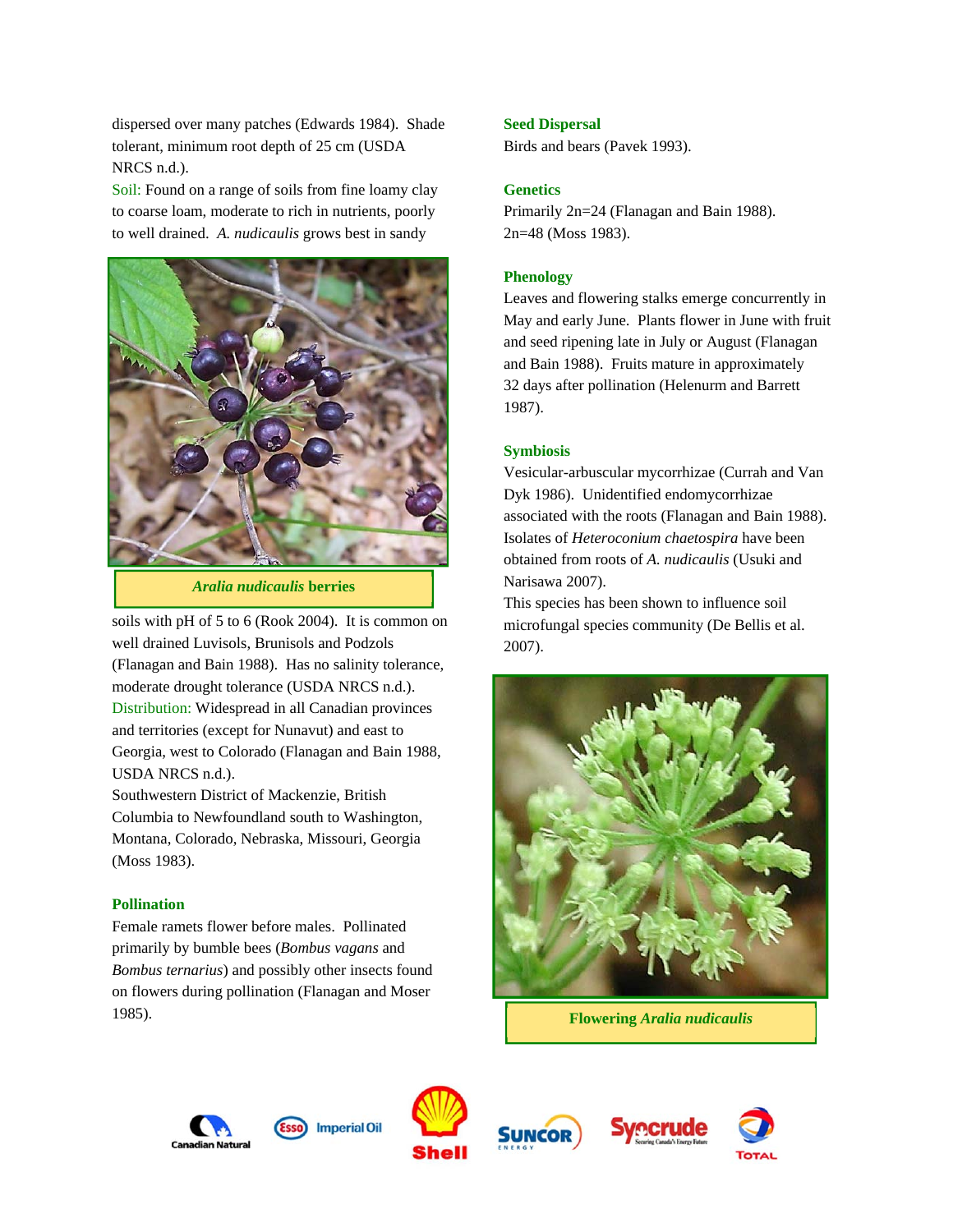# **Seed Processing**

Collection: Harvest by hand when fruit is ripe. Seed Weight: 198 seeds/g (9 g/1,000 seeds) from northeastern Alberta accessions (Smreciu and Gould. 2010).

220,000 seeds/kg (4.5 g/1,000 seeds) in US (USDA NRCS n.d.).

Fruit Volume: Average 3,320 fruit/L (16,660 seeds/L of fruit) (Smreciu and Gould. 2010).

Fruit Weight: Average 5,650 fruit/kg

(28,250 seeds/kg fruit) (Smreciu and Gould 2010). Average Seeds/Fruit: 5 seeds/fruit. Often only two fully develop (Flanagan and Bain 1988).



Harvest Dates: Late July to mid-August (Helenurm and Barrett 1987).

Cleaning: Macerate fruit in blender on low speed and decant in several changes of water (Bonner and Karrfalt 2008). Allow to air dry. Sieve or winnow small chaff after drying (USDA NRCS n.d.). Storage Behaviour: Uncertain (Royal Botanic Gardens Kew 2008).

Storage: Store dry in airtight containers at low temperatures (USDA NRCS n.d.). Dry hermetic storage recommended (Royal Botanic Gardens Kew 2008). Longevity: Unknown.

# **Propagation**

Natural Regeneration: Once established,

*A. nudicaulis* spreads primarily by rhizomes forming large colonies. *A. nudicaulis* reproduces vegetatively from rhizomes as well as from seed.

Direct Seed: Sow as soon as ripe, germinates within 4 months (Plants for a Future n.d.).

60 to 70 day cold stratification required (Baskin and Baskin 2001).

Germination: Stratified seed has higher germination than unstratified seed (Rook 2004).

Seeds taken from black bear scat have been shown to have significantly higher germination rates than undigested seeds (Rogers and Applegate 1983). Planting Density: 1,900 to 4,500 plants per hectare (USDA NRCS n.d.).

Vegetative Propagation: Root cuttings of 8 cm, can be taken in December and stored cold, in sand, until spring. Winter division is also successful (Plants for a Future n.d.).

# **Aboriginal/Food Uses**

Food: *A. nudicaulis* is a member of the Ginseng family. Roots, although tasteless, can be chewed for energy, and the rhizomes were an original ingredient in root beer (Royer and Dickinson 1996, 2007). Droppo (1987) notes that while the root has some use as a substitute for true sarsaparilla it should not be confused with ginseng root.

Medicinal: Tea made from roots has been used to relieve children's infected gums, venereal disease, pneumonia, heart pain, and stomach and liver problems. Roots can be eaten fresh to treat chills, fevers and rheumatism (Royer and Dickinson 1996). Poultices of bark or roots can promote healing of wounds (MacKinnon et al. 2009). It has also been used to promote sweating and for cough relief (Brussell 2004) and may have anti-cancer effects (Wang et al. 2006). It has anti-microbial effects (Li et al. 2012).

# **Wildlife/Forage Usage**

Wildlife: Berries are a food resource for black bears in aspen and boreal forest (Payne et al. 1998, Rogers









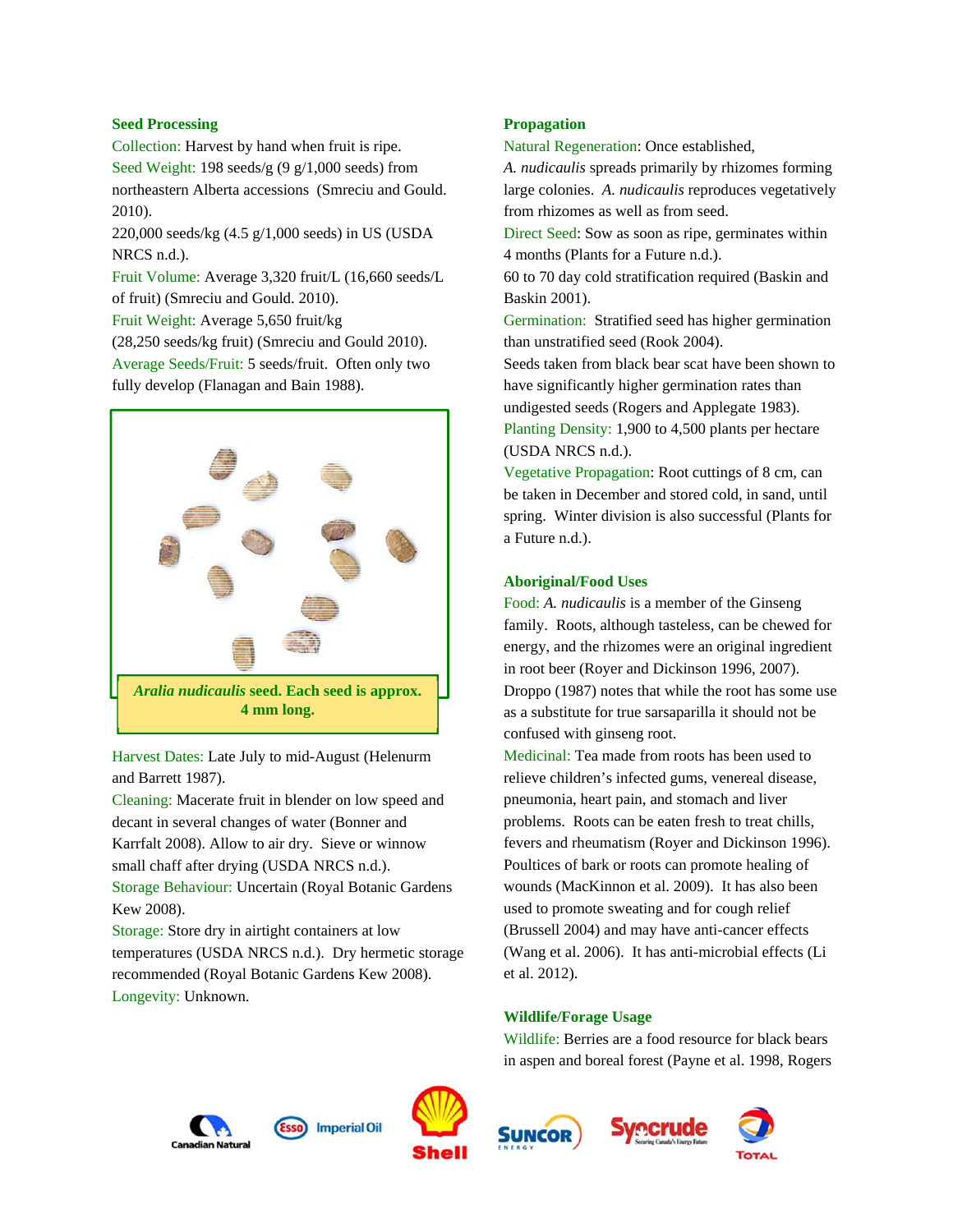and Applegate 1983) and grizzly bears in westcentral Alberta (Munro et al. 2006). The seeds have been found in the stomachs of thrushes (Edwards 1985).

*A. nudicaulis* has low palatability for browsing or grazing animals (USDA NRCS n.d.), although it is an important resource for moose, which eat the flowering and vegetative shoots in the spring. Livestock: Poor forage generally considered to be of little significance as range plant (Tannas 2004). Grazing Response: Increaser (Tannas 2004). Increased herbivory reduces the number of flowering stems and fruit production (Edwards 1985).

## **Reclamation Potential**

*A. nudicaulis* population numbers to do not recover well post logging (Moola and Vasseur 2008). *A. nudicaulis* decreases initially after disturbances such as fire and logging but surviving rhizomes will sprout and produce new rhizomes (Chapman and Crow 1981). Quintilio et al. (1991) showed multiple fires had little effect on percent of *A. nudicaulis*. It is present at several successional stages from young to old forest communities, possibly due to rapid regeneration from rhizomes after disturbance or to some benefit from disturbance (e.g., wildfire, clear cut; Flanagan and Bain 1988).

## **Commercial Resources**

Availability: Plants are commercially available in Alberta (ANPC 2010). Uses: None known.

## **Notes**

*Aralia nudicaulis* is listed as 81% intact (less occurrences than expected) in the Alberta oil sands region (Alberta Biodiversity Monitoring Institute 2014).

# **Photo Credits**

Photos 1 and 2: Mary T. and Frank L. Hoffman Family Foundation.

Photo 3: Katy Chayka, El Summit Perennials Nursery.





Photo 4: Wild Rose Consulting, Inc. 2012. Line Diagram: John Maywood, used by permission of Bruce Peel Special Collections, University of Alberta.

### **References**

Alberta Biodiversity Monitoring Institute, 2014. The status of biodiversity in the oil sands region of Alberta. Alberta Biodiversity Monitoring Institute, Edmonton, Alberta. 47 pp. http://www.abmi.ca/FileDownloadServlet?filename= The%20Status%20of%20Biodiversity%20in%20the %20Oil%20Sands%20Region%20of%20Alberta\_201 4\_Supplemental%20Report.docx&dir=REPORTS\_U PLOAD [Last accessed June 16, 2014].

ANPC (Alberta Native Plant Council), 2010. Native Plant Source List.

http://www.anpc.ab.ca/assets/ANPC\_2010\_Native\_Pl ant\_Source\_List.pdf [Last accessed June 14, 2013].

Barrett, C.H. and J.D. Thompson, 1982. Spatial pattern, floral sex ratios, and fecundity in dioecious *Aralia nudicaulis* (Araliaceae). Canadian Journal of Botany 60: 1662-1670.

Baskin, C.J. and J.M. Baskin, 2001. Propagation protocol for production of container *Aralia nudicaulis* plants. IN: Native Plant Network, University of Idaho, College of Natural Resources, Forest Research Nursery, Moscow, Idaho.

http://www.nativeplantnetwork.org/Network/ViewPr otocols.aspx?ProtocolID=1466 [Last accessed July 17, 2013].

Bawa, K.S., C.R. Keegan and R.H. Voss, 1982. Sexual dimorphism in *Aralia nudicaulis* L. (Araliaceae). Evolution (Lawrence, Kans.) 36: 371- 378.

Bonner, F.T. and R.P Karrfalt, 2008. The Woody Plant Seed Manual. United States Department of Agriculture. Agriculture Handbook 727. 1,228 pp. http://www.uri.edu/cels/ceoc/documents/WoodyPlant SeedManual-Complete.pdf [Last accessed May 15, 2013].



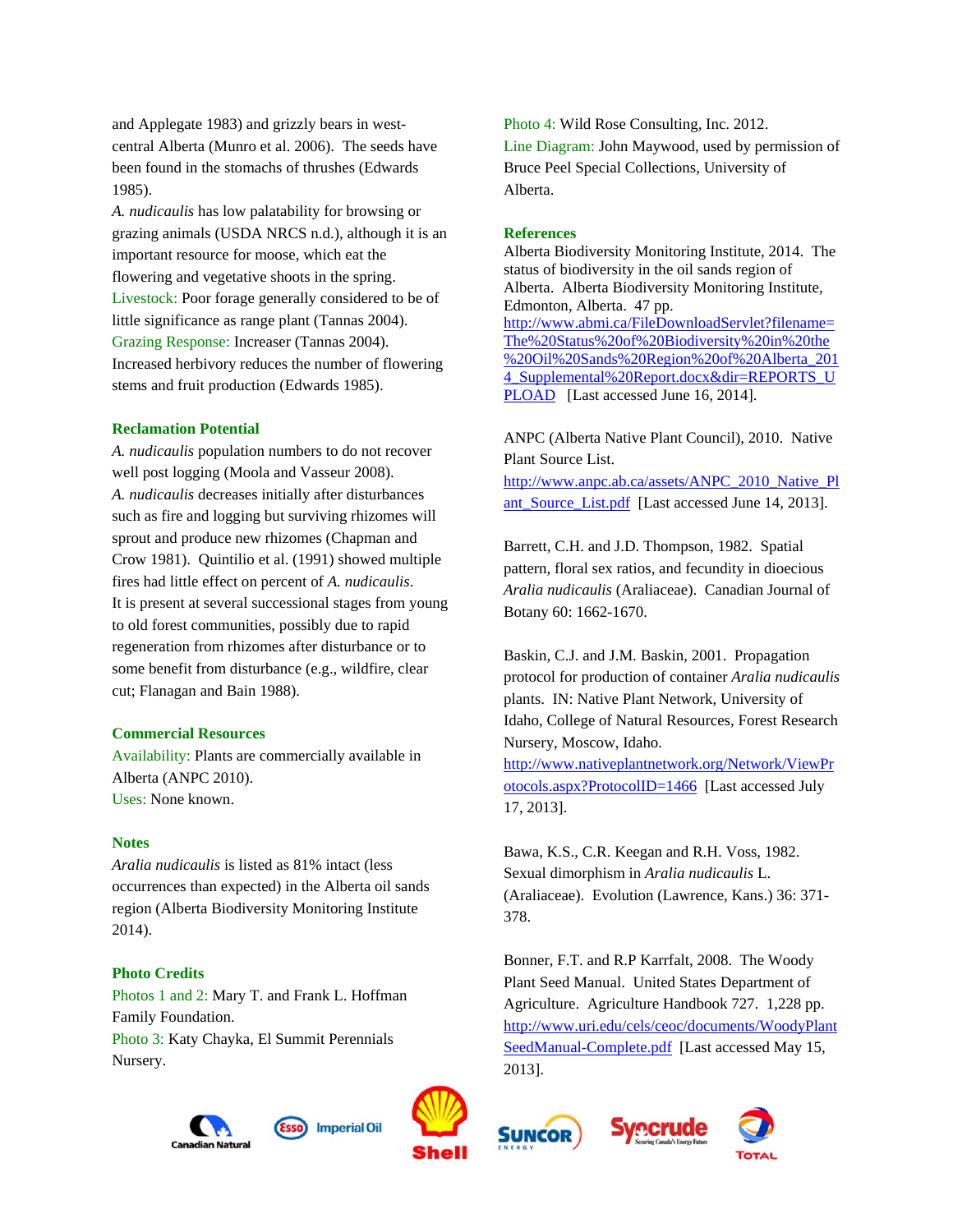Brussell, D.E., 2004. Araliaceae species used for culinary and medicinal purposes in Niigataken, Japan. Economic Botany 58(4): 736-739.

Chapman, R.R. and G.E. Crow, 1981. Application of Raunkiaer's life form system to plant species survival after fire. Torrey Botanical Club 108(4): 472-478.

Currah, R.S. and M. Van Dyk, 1986. A survey of some perennial vascular plant species native to Alberta for occurrence of mycorrhizal fungi. Canadian Field-Naturalist 100(3): 330-342.

De Bellis, T., G. Kernaghan and P. Widden, 2007 Plant community influences on soil microfungal assemblages in boreal mixed-wood forests. Mycologia 99(3): 356-367.

Droppo, O., 1987. *Aralia nudicaulis* L. Wild Sarsaparilla. IN: A Field Guide to Alberta Berries. Calgary Field Naturalists' Society, Calgary, Alberta. pp. 20-21.

Edwards, J., 1984. Spatial pattern and clone structure of the perennial herb, *Aralia nudicaulis* L. (Araliaceae). Bulletin of the Torrey Botanical Club 111: 28-33.

Edwards, J., 1985. Effects of herbivory by moose on flower and fruit production of *Aralia nudicaulis*. Journal of Ecology 73: 861-868.

Flanagan, L.B. and J.F. Bain, 1988. The biological flora of Canada 8. *Aralia nudicaulis* L., wild sarsaparilla. Canadian Field Naturalist 102: 45-59.

Flanagan, L.B. and W. Moser, 1985. Flowering phenology, floral display and reproductive in dioecious, *Aralia nudicaulis* L. (Araliaceae). Oecologia 68: 23-28.

Helenurm, K. and S.C.H. Barrett, 1987. The reproductive biology of boreal forest herbs.

**Imperial Oil** 

II. Phenology of flowering and fruiting. Canadian Journal of Botany 65: 2047-2056.

Li, H., T. O'Neill, D Webster, J.A. Johnson and C.A. Gray, 2012. Anti-mycobacterial diynes from the Canadian medicinal plant *Aralia nudicaulis*. Journal of Ethnopharmacology140: 141-144.

MacKinnon, A., L. Kershaw, J. Arnason, P. Owen, A. Karst and F. Hamersley-Chambers, 2009. Edible and Medicinal Plants of Canada. Lone Pine Publishing, Edmonton, Alberta. 376 pp.

Moola, F.M. and L. Vasseur, 2008. The maintenance of understory residual flora with even-aged forest management: A review of temperate forests in northeastern North America. Environmental Reviews 16: 141-155.

Moss, E.H., 1983. Flora of Alberta. A manual of flowering plants, conifers, ferns, and fern allies found growing without cultivation in the province of Alberta, Canada. 2nd edition. University of Toronto Press, Toronto Ontario. p. 425.

Munro, R.H.M., S.E. Nielsen, M.H. Price, G.B. Stenhouse and M.S. Boyce, 2006. Seasonal and diel patterns of grizzly bear diet and activity in westcentral Alberta. Journal of Mammalogy 87(6): 1112- 1121.

Pavek, D.S., 1993. *Aralia nudicaulis*. IN: Fischer, W.C. (compiler). The fire effects information system. United States Department of Agriculture, Forest Service, Intermountain Research Station, Intermountain Fire Sciences Laboratory, Missoula, Montana.

http://www.fs.fed.us/database/feis/plants/forb/aranud/ introductory.html [Last accessed July 17, 2013].

Payne, N.F., B.E. Kohn, N.C. Norton and G.G. Bertagnoli, 1998. Black bear food items in northern Wisconsin. Transactions of the Wisconsin Academy of Sciences, Arts, and Letters 86: 263-280.